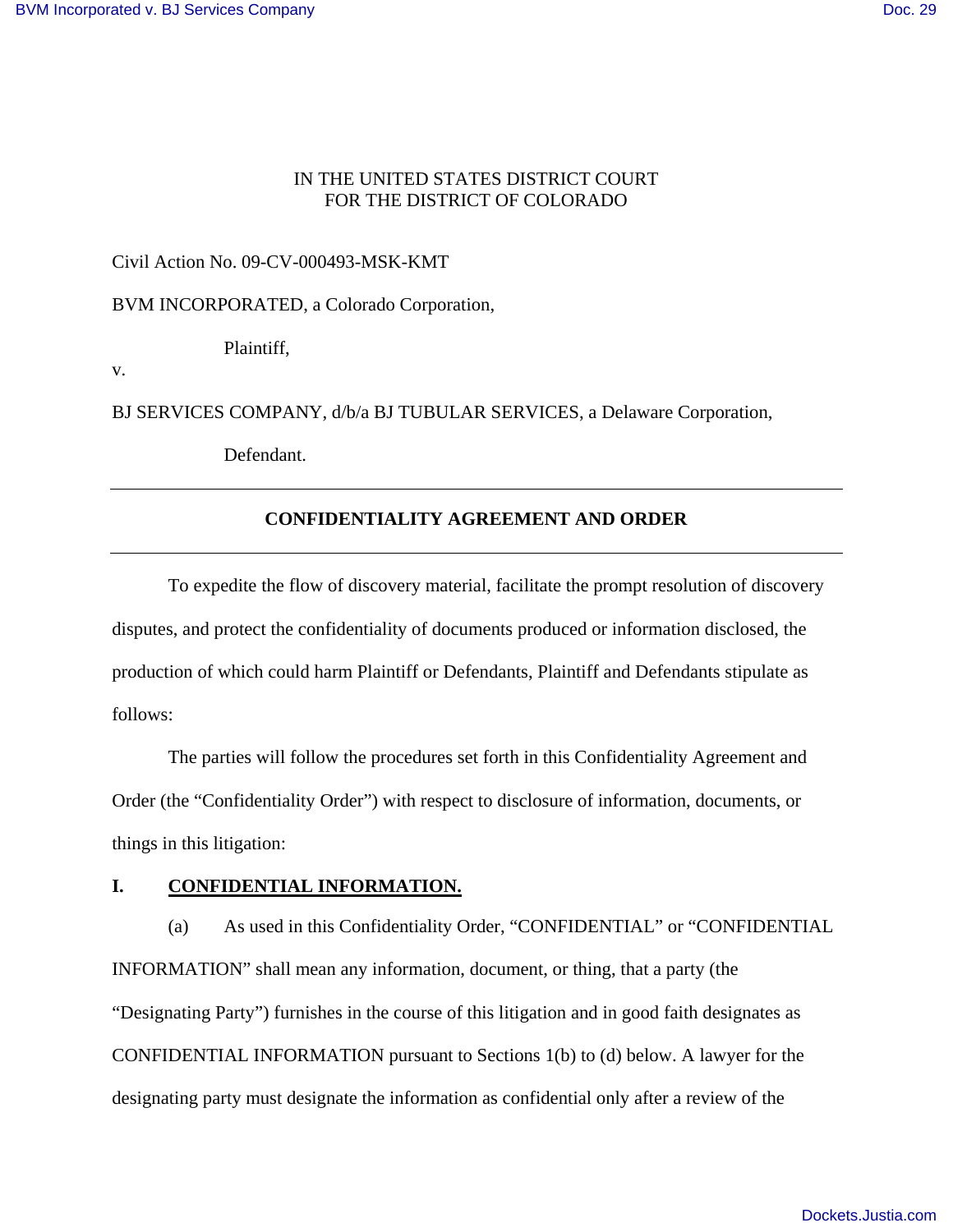information and based on a good faith belief that it is confidential or otherwise entitled to protection.

(b) A party may designate its answers to interrogatories, responses to requests for admissions, documents produced in response to any request for production of documents, subpoena duces tecum, or otherwise, or any other information provided by it as CONFIDENTIAL INFORMATION by stamping the word "CONFIDENTIAL" upon the first page of the document, taking care to avoid obscuring any text, before providing it to the opposing party. Information marked CONFIDENTIAL shall not be utilized or disclosed by a receiving party (the "Recipient Party"), its agents, or its employees, except in accordance with the terms of this Confidentiality Order.

(c) In the case of CONFIDENTIAL INFORMATION in a non-paper medium, e.g., video or audio tape, computer discs, CD-ROMs, DVDs, etc., a party may designate all information therein as CONFIDENTIAL by affixing a legend stating the same to the outside of the medium or container.

(d) To designate a portion of a deposition transcript as CONFIDENTIAL, a Designating Party may either make a statement on the record to that effect or, within thirty days

after the deposition transcript is delivered to the Designating Party, providing to all counsel written notice identifying the specific pages of the deposition transcript that counsel for the Designating Party in good faith believes to contain CONFIDENTIAL INFORMATION. All deposition transcripts shall be treated as CONFIDENTIAL INFORMATION until the expiration of the thirty-day period. The portions so designated shall not be utilized or disclosed by the other party, its agents, or its employees, except in accordance with the terms of this Confidentiality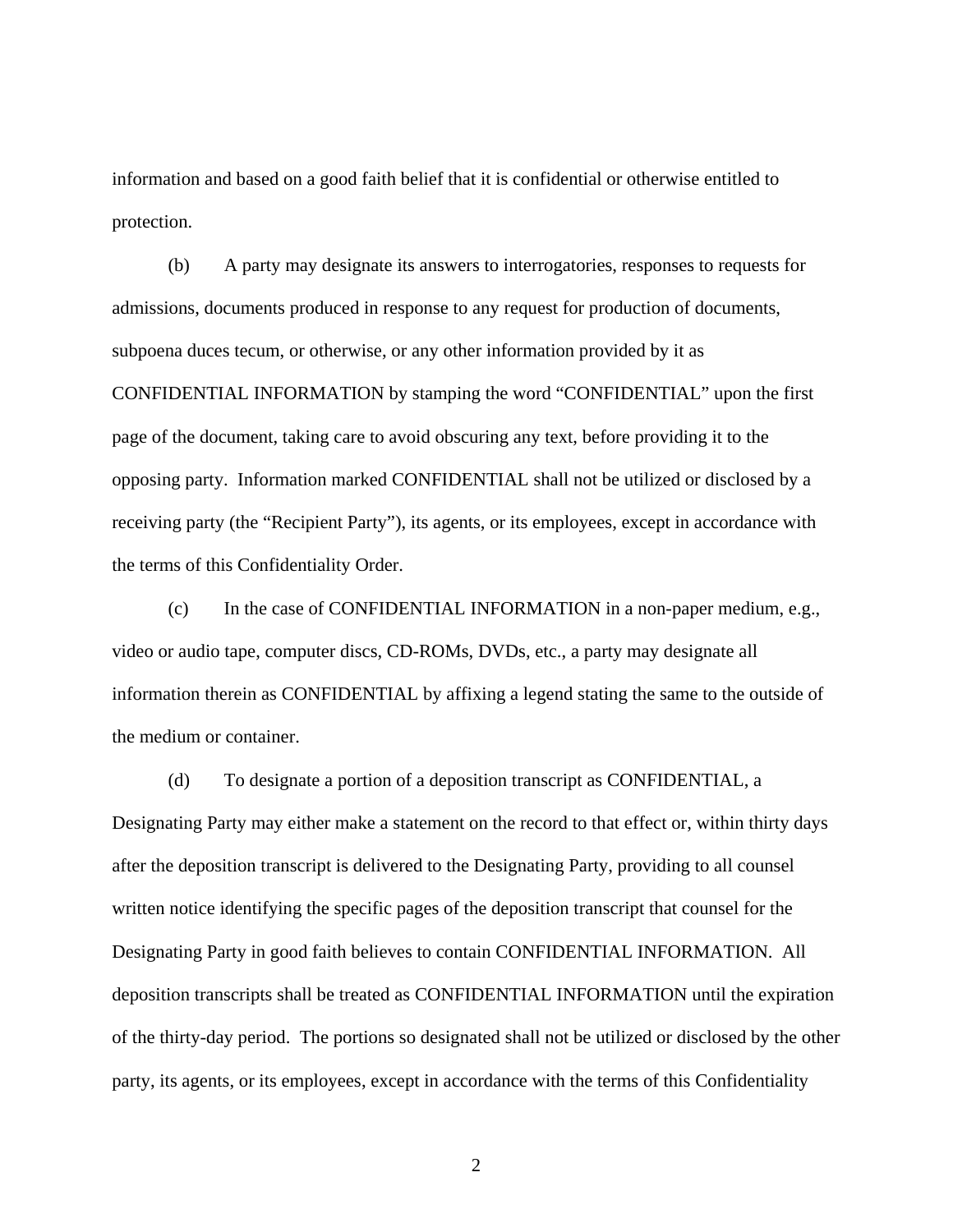Order. All parties shall mark their copies of the transcript by stamping the word "CONFIDENTIAL" upon every page so designated.

(e) Documents, testimony, evidence, and other matters shall not be deemed CONFIDENTIAL INFORMATION if the substance of the documents, testimony, evidence, or matter:

(i) does not constitute confidential information subject to protection under Fed. R. Civ. P. 26(c);

(ii) is, at the time of disclosure by the Designating Party, already in the possession of the Recipient Party and was not acquired from the Designating Party; or

(iii) has been made available to the Recipient Party, other than through the discovery process, by a third party who obtained the same by legal means without any obligation of confidence to the Designating Party.

(f) Inadvertent production of any information, document, transcript, or thing without a designation of CONFIDENTIAL shall not in and of itself be deemed a waiver of any party's claim of confidentiality as to such matter. If any information, document, transcript, or thing claimed to be CONFIDENTIAL is inadvertently produced without that designation, the producing party shall notify the Recipient Party within a reasonable time. All parties shall use their best efforts to protect the confidentiality of that information. Upon receipt of notice that CONFIDENTIAL INFORMATION was produced inadvertently without an appropriate initial designation of confidentiality, the Recipient Party shall thereafter (1) treat such information as CONFIDENTIAL INFORMATION pursuant to the terms of this Confidentiality Order, and (2) use its best efforts to retrieve such materials or correct the effects of any use or disclosure of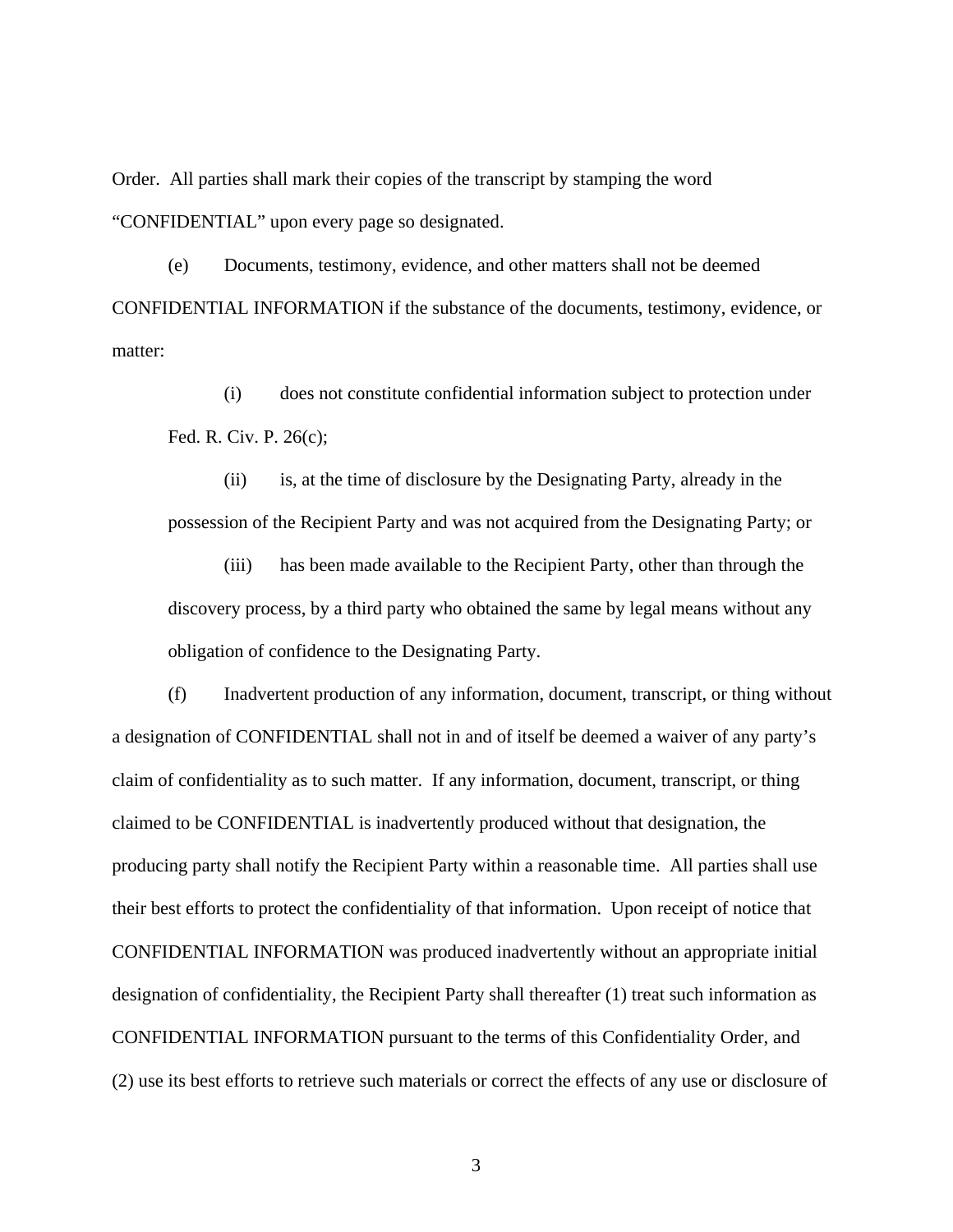such CONFIDENTIAL INFORMATION based upon the earlier mistaken view that such materials were not confidential.

(g) CONFIDENTIAL INFORMATION shall not be disclosed to any persons other than:

(i) the attorneys for the parties in this litigation and paralegal and clerical staff (whether employees or independent contractors) who are assisting in the litigation;

(ii) parties or employees, agents, or representatives of a party who are assisting with or who are needed to assist with prosecution or defense of the claims asserted in this action;

(iii) court reporters, court officials and court personnel involved in this action;

(iv) experts, consultants and investigators and their staff who are retained by a party for purposes relating to this litigation and who have executed a Confidentiality Agreement in the form attached as Exhibit A; and

(v) any other non-party witnesses or deponents who have executed a Confidentiality Agreement in the form attached as Exhibit A, or deponents who agree on the record to maintain the confidentiality of the material.

CONFIDENTIAL INFORMATION received by any of the persons in the categories listed above shall be used only for purposes of this litigation and for no other purposes, including for any other litigation, whether on the same issues in this case or others, or for any business or personal purpose. Nothing in this Confidentiality Order shall prevent the Designating Party from any use of its own confidential documents. CONFIDENTIAL INFORMATION may not be disclosed to the persons described in category (iv) and (v), above, unless the disclosing party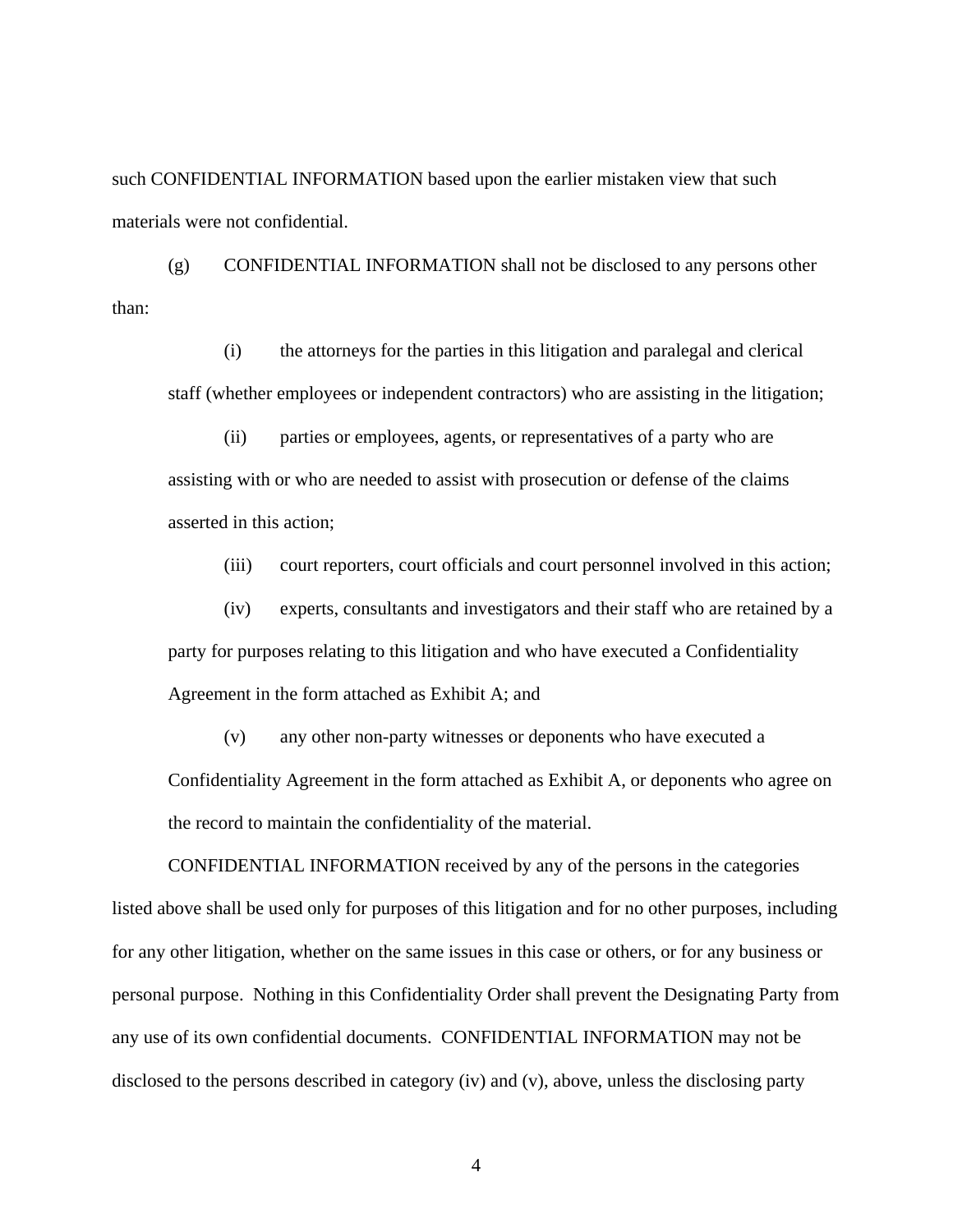determines in good faith that the disclosure is necessary for the purpose of developing opinions or testimony of such person or persons. CONFIDENTIAL INFORMATION provided to a Recipient Party shall be securely maintained in the offices of that party's outside counsel. Each party's outside counsel shall maintain a log of all copies of CONFIDENTIAL INFORMATION in document form which are delivered to any one or more Qualified Person(s), other than outside counsel and the clerical, secretarial and other staff employed or retained by such counsel. The log shall contain the name and address of the person to whom CONFIDENTIAL

INFORMATION was disclosed, and shall identify under what provision of this Confidentiality Order the person is a Qualified Person. The log shall not be discoverable in this case or other litigation. A Party may seek discovery of another Party's log only if there are good faith allegations of breach of this agreement and order. Any recipient of CONFIDENTIAL INFORMATION shall maintain such information in a secure and safe area, and the recipient shall exercise due and proper care with respect to the storage, custody, access and use of all such information. In addition, any summary or copy of CONFIDENTIAL INFORMATION shall be subject to the terms of this Confidentiality Order to the same extent as the information or document of which summary or copy is made, and must be clearly labeled as containing CONFIDENTIAL INFORMATION.

(h) CONFIDENTIAL INFORMATION may be copied or reproduced only to the extent reasonably necessary for the conduct of this lawsuit. All such copies or reproductions shall be subject to the terms of this Confidentiality Order.

(i) If the Court orders that access to or dissemination of CONFIDENTIAL INFORMATION shall be made to persons not included in paragraph  $1(g)$  above, such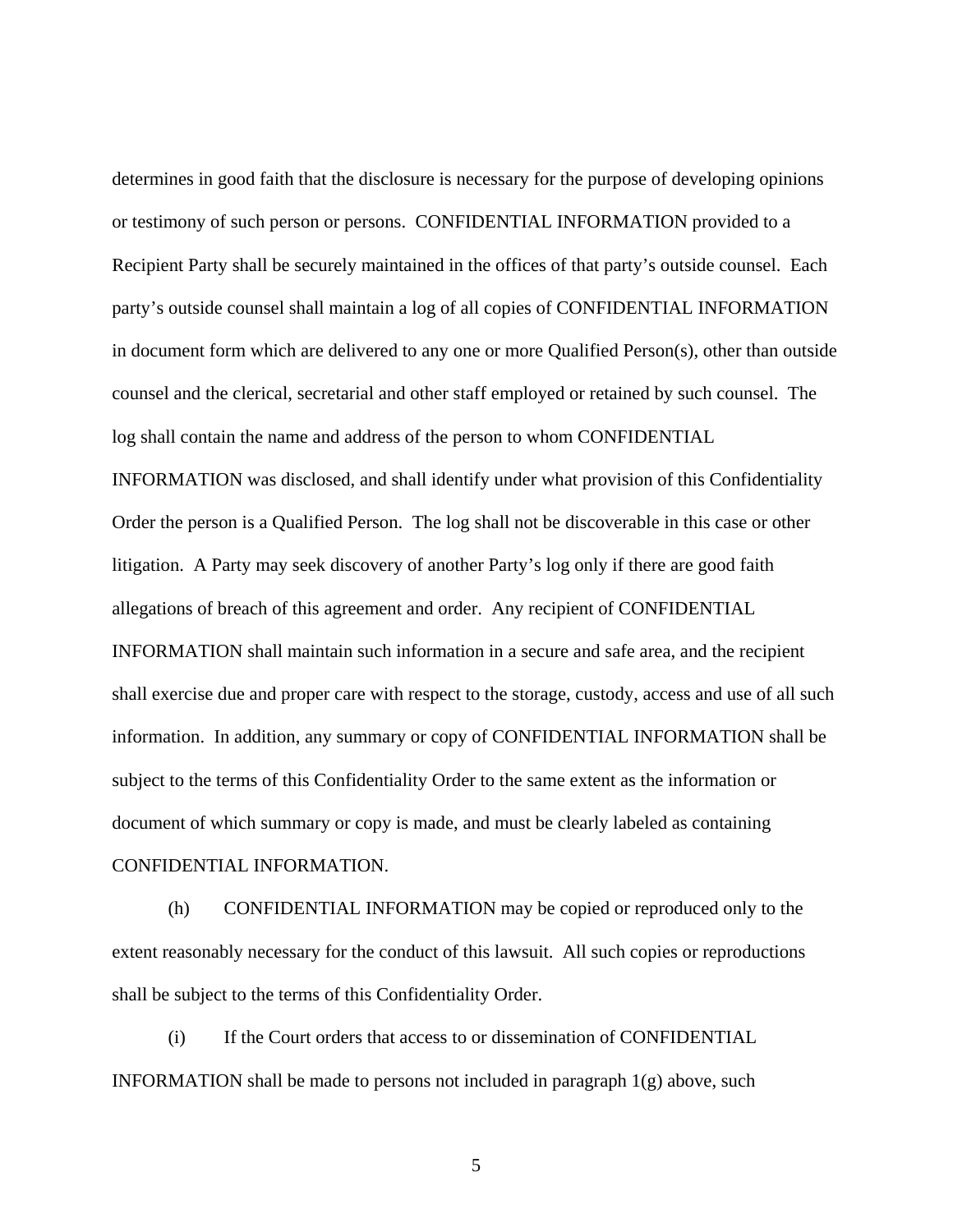CONFIDENTIAL INFORMATION shall only be accessible to, or disseminated to, such persons after they have executed a Confidentiality Agreement in the form attached as Exhibit A, unless the Court rules otherwise.

## **II. NO WAIVER.**

The disclosure of CONFIDENTIAL INFORMATION pursuant to discovery or the procedures set forth in this Confidentiality Order shall not constitute a waiver of any trade secret or any intellectual property, proprietary, or other rights to or in such information.

#### **III. USE IN DEPOSITIONS.**

Material designated as CONFIDENTIAL may be used at a deposition if: (a) individuals not authorized under the terms of this Order to receive Confidential Information are excluded from the room in which the deposition is conducted while Confidential Information is being discussed; and, (b) counsel for the party using such material advises the witness of the terms of this Confidentiality Order and the witness agrees on the record to maintain the confidentiality of the material or, alternatively, the witness executes the Confidentiality Agreement in the form of Exhibit A. If the witness declines to execute the Confidentiality Agreement or otherwise maintain the confidentiality of the material, the party seeking to use such CONFIDENTIAL INFORMATION must obtain leave from the Court before disclosing the material to the witness.

### **IV. USE IN BRIEFS AND AS EXHIBITS.**

If any document containing CONFIDENTIAL INFORMATION produced in this litigation is to be filed as an exhibit to any court record or pleading, or otherwise placed among the court papers in this litigation, the party filing the material shall submit the document containing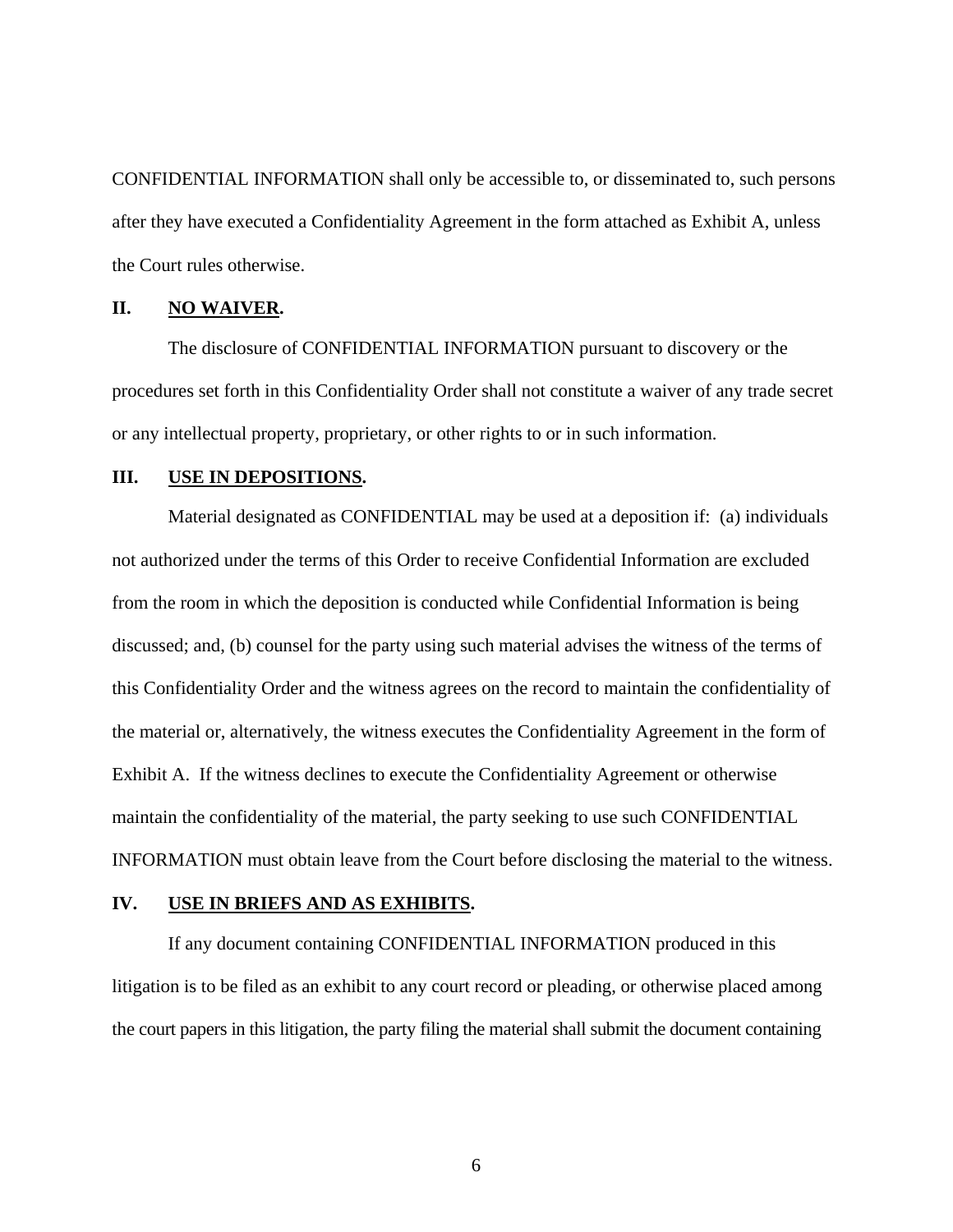CONFIDENTIAL INFORMATION under seal in accordance with D.C.COLO.LCivR 7.2 and D.C.COLO.LCivR 7.3.

#### **V. APPLICATION OF THIS CONFIDENTIALITY ORDER.**

(a) This Confidentiality Order shall apply to all pleadings, deposition transcripts, discovery papers, briefs, summaries, notes, abstracts, or other documents or information that comprise, embody, summarize, discuss, or quote from any documents or information, in any form, produced in this litigation that contain CONFIDENTIAL INFORMATION, or any other material designated CONFIDENTIAL, including memoranda or work product prepared by counsel, their staff, or authorized outside consultants or experts.

(b) Nothing in this Confidentiality Order shall affect the admissibility into evidence of CONFIDENTIAL INFORMATION, or abridge the rights of any party to seek judicial review or to pursue other appropriate judicial action with respect to any ruling made by the Court concerning the status of CONFIDENTIAL INFORMATION. Agreement to the terms of this Confidentiality Order is without prejudice to a party's right to request that the Court rescind, modify, alter, or amend this Order with respect to specific documents or information.

#### **VI. CONFIDENTIALITY CHALLENGE.**

A party may object to the designation of particular CONFIDENTIAL information by giving written notice to the party designating the disputed information. The written notice shall identify the information to which the objection is made. If the parties cannot resolve the objection within twenty (20) business days after the time the notice is received, it shall be the obligation of the party designating the information as CONFIDENTIAL to file an appropriate motion requesting that the Court determine whether the disputed information should be subject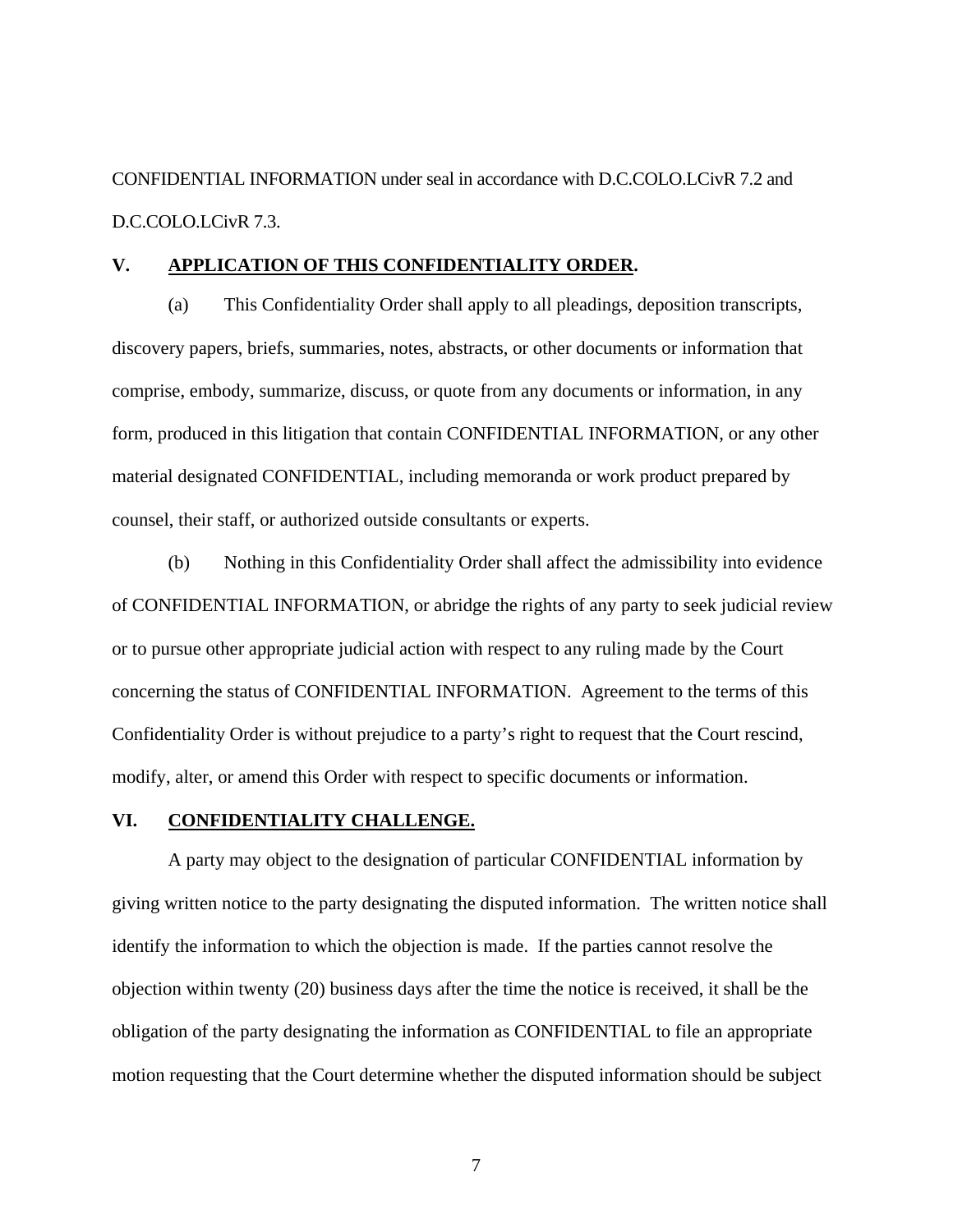to the terms of this Confidentiality Order. If such a motion is timely filed, the disputed information shall be treated as CONFIDENTIAL under the terms of this Confidentiality Order until the Court rules on the motion. If the designating party fails to file such a motion within the prescribed time, the disputed information shall lose its designation as CONFIDENTIAL and shall not thereafter be treated as CONFIDENTIAL in accordance with this Confidentiality Order. In connection with a motion filed under this provision, the party designating the information as CONFIDENTIAL shall bear the burden of establishing that good cause exists for the disputed information to be treated as CONFIDENTIAL.

### **VII. CONFIDENTIAL INFORMATION AT TRIAL.**

The designation of any information, documents, or things as CONFIDENTIAL pursuant to this Confidentiality Order shall not, in and of itself, raise any inference as to the confidentiality of any information, documents, exhibits, or things marked for identification purposes or introduced into evidence at the trial of this litigation. Nothing in this Confidentiality Order, however, shall preclude any party from seeking confidential treatment from the Court with respect to such information, documents, exhibits, or things or from raising any available objections, including without limitation objections concerning admissibility, materiality, and privilege. The parties to this Confidentiality Order expressly reserve at this time a determination as to the manner in which CONFIDENTIAL INFORMATION may be used in an evidentiary hearing or at trial. Special procedures or in camera treatment, if any, shall be determined in the future.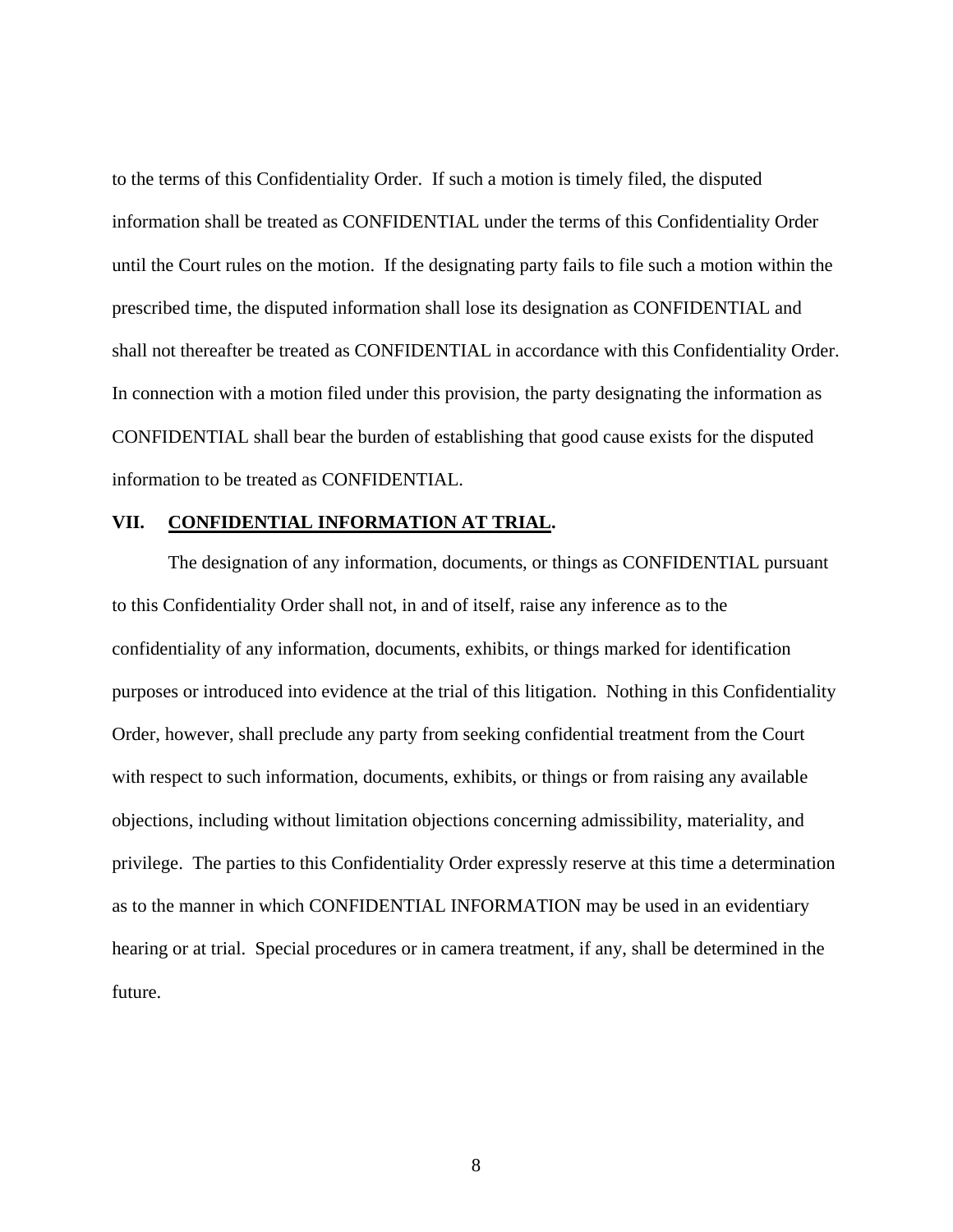### **VIII. SPECIFIC DISCLOSURE.**

By joint agreement, the parties, through their counsel, may agree to any specific disclosure of CONFIDENTIAL INFORMATION in a particular circumstance without prejudice to the continued application of this Confidentiality Order regarding other uses of that CONFIDENTIAL INFORMATION.

### **IX. MODIFICATION.**

This Confidentiality Order may be modified only by Order of the Court.

### **X. NON-PARTIES.**

A non-party who produces any information, documents or things in this litigation that it wishes to be treated as CONFIDENTIAL may become a party to the Confidentiality Order, by signing a copy of it and giving prompt notice to all other parties in this case, but doing so shall not entitle the non-party to have access to discovery materials or CONFIDENTIAL INFORMATION of a party. A non-party may also designate as CONFIDENTIAL any information, documents, or things produced by that third-party in this litigation pursuant to the terms of this Confidentiality Order.

### **XI. RETURN OR DESTRUCTION OF CONFIDENTIAL INFORMATION.**

After final disposition of this case, whether by judgment, including appeals, settlement, or otherwise, counsel of record for each of the parties shall either return or destroy all CONFIDENTIAL INFORMATION the parties produced during this case, and all copies of such CONFIDENTIAL INFORMATION, within 30 days of a written request from the Designating Party, which notice shall be given within 30 days after said final disposition of this case, except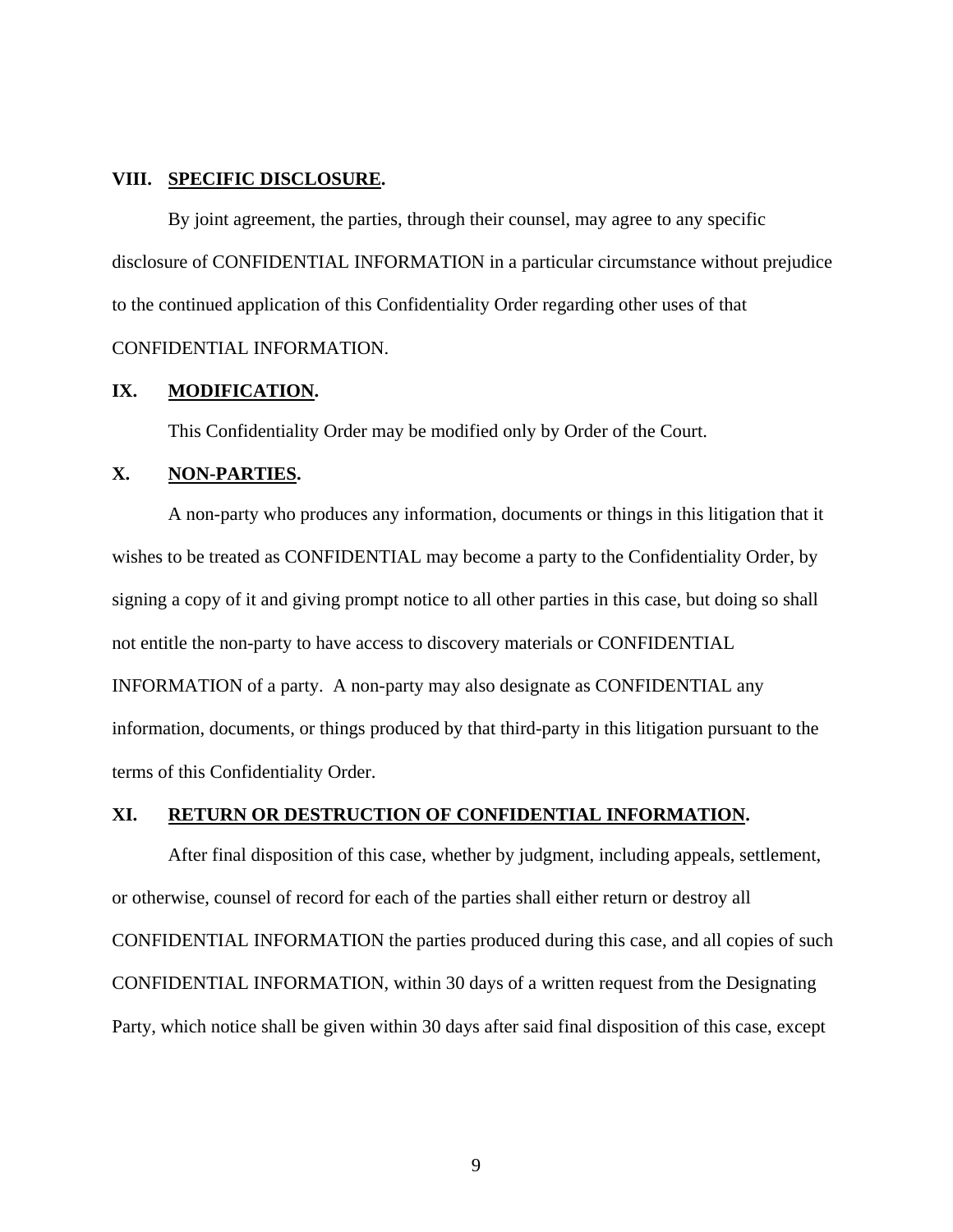that counsel may retain one copy of such CONFIDENTIAL INFORMATION to maintain a complete file.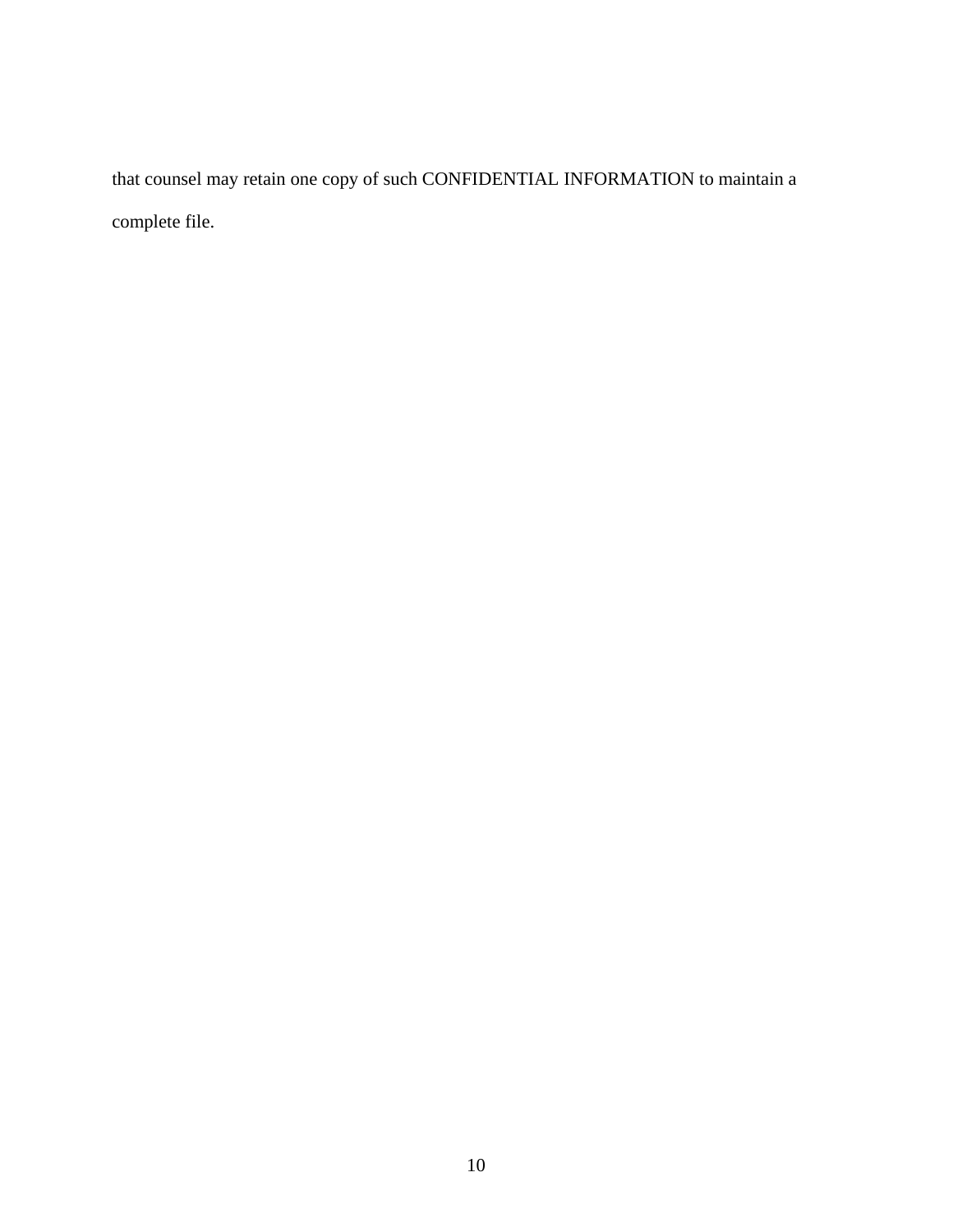DATED this 24th day of July, 2009.

## BY THE COURT:

 s/ Kathleen M. Tafoya Honorable Judge Kathleen M. Tafoya United States Magistrate Judge

#### APPROVED:

s/*Nevin A. Seeger*  Phil Harding Nevin A. Seeger Harding & Associates, P.C. 730 17th Street, Suite 650 Denver, Colorado 80202 Telephone: (303) 762-9500 Facsimile: (303) 399-9689

## **ATTORNEYS FOR PLAINTIFF BVM INCORPORATED**

\_\_s/*Sean D. Baker*\_\_\_\_\_\_\_\_\_\_\_\_\_\_\_\_

Michael L. O'Donnell Sean D. Baker Wheeler Trigg O'Donnell, LLP 1801 California Street, Suite 3600 Denver, Colorado 80202 Telephone : (303) 244-1800 Facsimile: (303) 244-1879

# **ATTORNEYS FOR DEFENDANT BJ SERVICES COMPANY d/b/a BJ TUBULAR SERVICES**